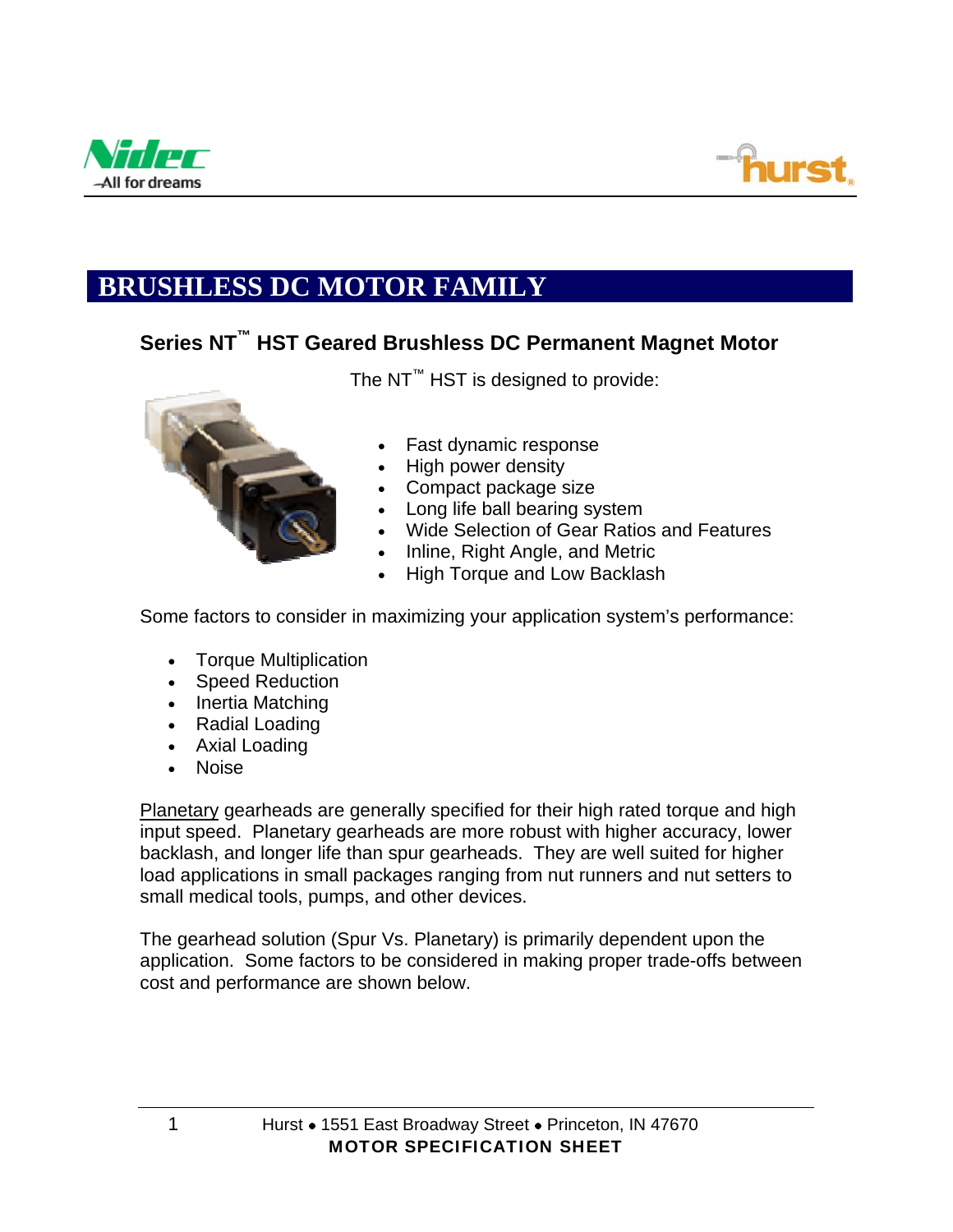



| <b>DESIGN FACTORS</b>           | <b>GEARHEAD TYPE</b> |                  |  |
|---------------------------------|----------------------|------------------|--|
|                                 | <b>SPUR</b>          | <b>PLANETARY</b> |  |
| <b>Torque Capacity</b>          | Lower                | Higher           |  |
| Power to Weight Ratio           | Lower                | Higher           |  |
| <b>Power to Size Ratio</b>      | Lower                | Higher           |  |
| <b>Torsional Stiffness</b>      | Lower                | Higher           |  |
| <b>Backlash</b>                 | Higher               | Lower            |  |
| <b>Available Number of Gear</b> | Higher               | Lower            |  |
| Ratios                          |                      |                  |  |
| <b>Operating Speed</b>          | Lower                | Higher           |  |
| <b>Size</b>                     | Larger               | <b>Smaller</b>   |  |
| Cost                            | Lower                | Higher           |  |

#### NT<sup>™</sup> HST BLDC Motor Specifications

- Standardized Modules
	- $\circ$  Brings high volume pricing to low volume orders
	- o Makes product performance easy to specify
	- o Ensures maximum product quality
- Flexible Performance
	- o Operates from 12-48Vdc power sources
	- o Operates in speed or torque mode
	- $\circ$  4 quadrant closed loop or 2 quadrant open loop
	- o Compact integrated encoder option

#### **Electrical**

- Integral Motor Controls Matched to a Motor Winding
- 2 or 4 Quadrant Operation
- 10Vdc-48Vdc Range (depending on motor control)
- Up to 347 in-lb [39.2 N-m] Torque
- Ultra Smooth Precision Motion Quality
- $\left(\bigcup_{n=1}^{\infty} A$ pproved Class B Insulation System
- 100% Final Tested
- Custom Windings Available

#### **Mechanical**

- Long Life Ball Bearing System
- NEMA 23 Mounting Flange
- Neodymium Ring Magnets (not arcs)
- Stainless Steel Shaft
- Over 20,000 Hours of Design Life @ Rated Torque
- Standard Molex<sup>®</sup> Connectors
- Small Package Size with Low Rotor Inertia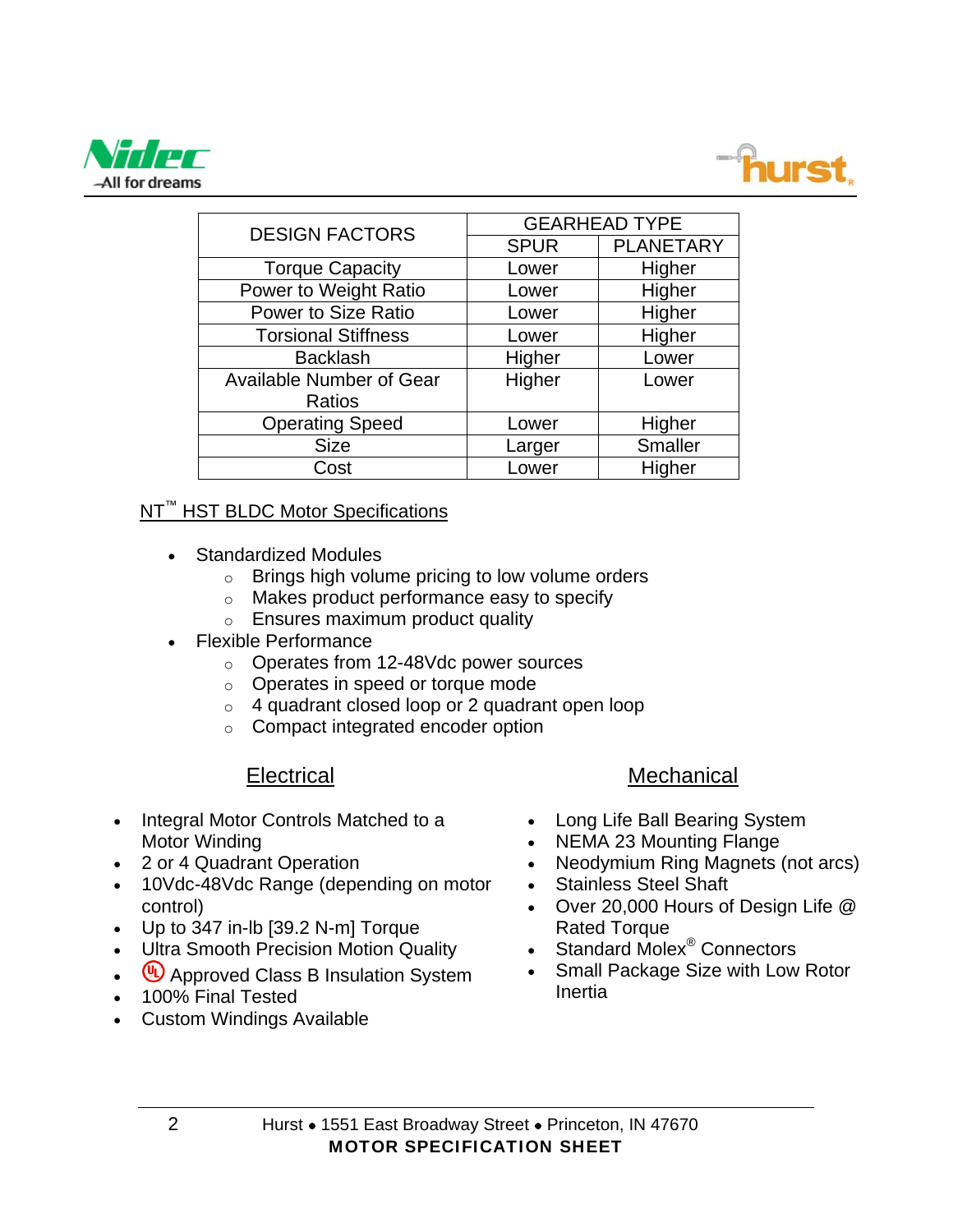



#### Reliability

- Over 1.5 Million Hours of Combined Life and Reliability Testing
- In Use at Major OEM's in Demanding Applications
- Our Proven Design can Help Reduce the Test Time Needed to Validate Your Design
- Contact Hurst for Detailed Life and Reliability Date

#### Integral Motor Control and Encoders

- External Motor Module
	- For Use with Customer Supplied Motor Control
	- Provides Hall Sensor and/or Encoder Outputs
- Analog Motor Control
	- Economical Control via a Simple Speed Pot or a 0-5Vdc Control **Signal**
- PWM Motor Control
	- Control via Customer Generated PWM Signal
- Encoders 100, 250, 256 with Index Pulse, 400, or 1000 Line Resolution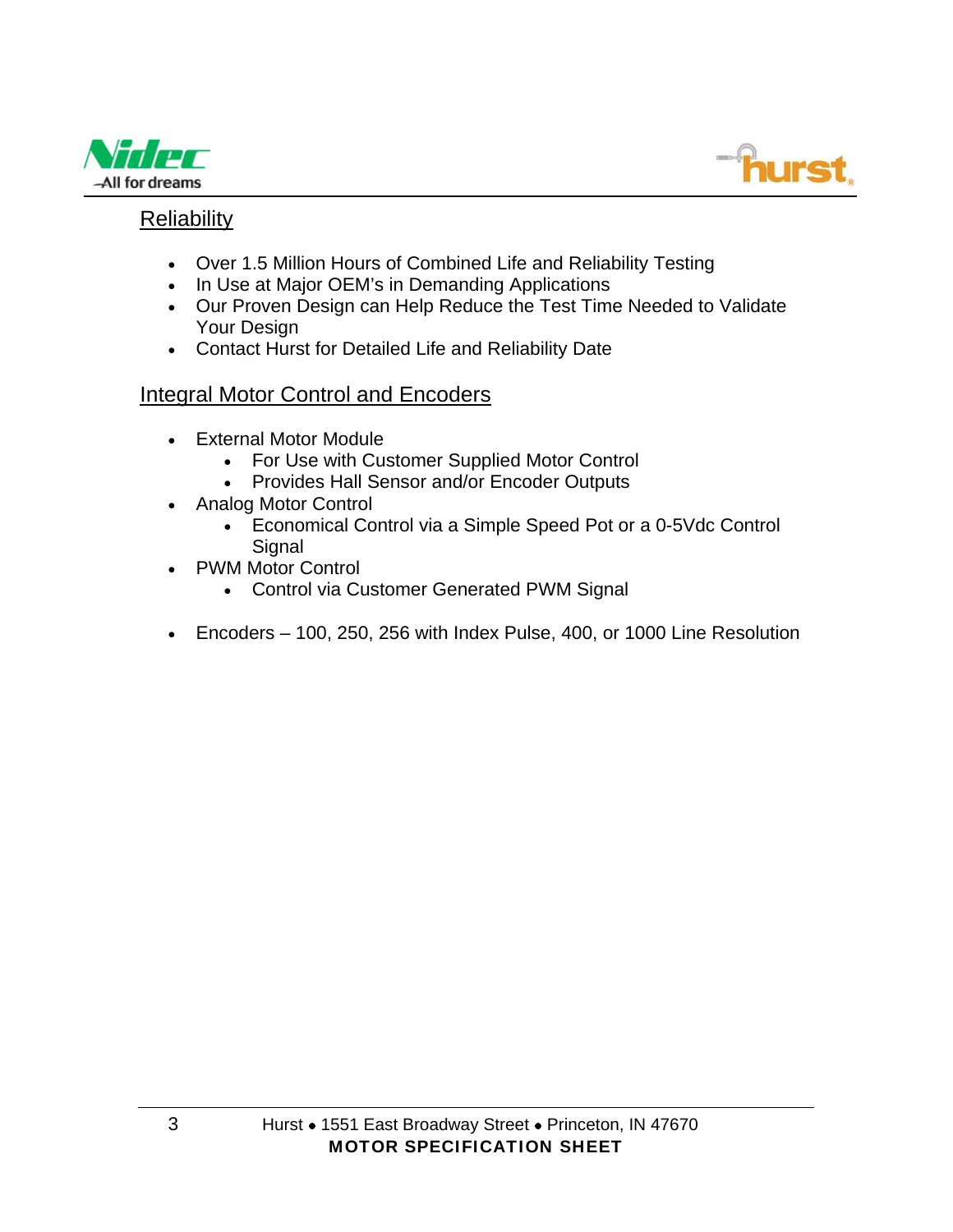



#### INTEGRATED CONTROL DRAWINGS

## **NEMA 23 PLANETARY GEAR MOUNTING**



| <b>Model</b>                      | <b>Overall Length</b> |  | <b>Model</b> | <b>Overall Length (A) in</b> |  |
|-----------------------------------|-----------------------|--|--------------|------------------------------|--|
|                                   | $(A)$ in $[mm]$       |  |              | [mm]                         |  |
|                                   | 7.27 [184.7]          |  | າ            | 8.27 [210.1]                 |  |
| $1*$                              | 8.09 [205.5]          |  | $2^{\star}$  | 9.09 [230.9]                 |  |
| * Gear Reductions 16:1 and higher |                       |  |              |                              |  |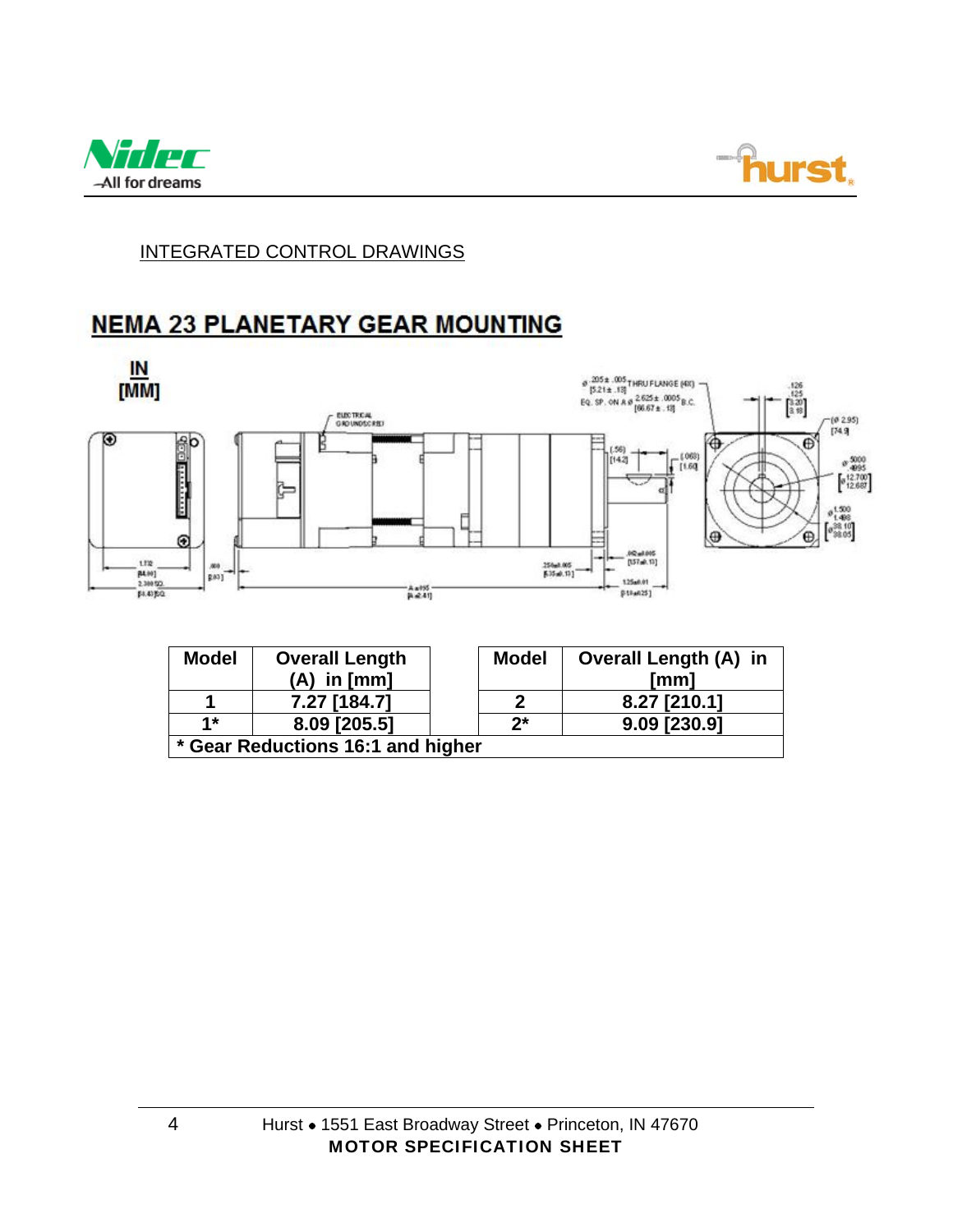





| <b>DESCRIPTION</b> | <u>IVIAHUIAUULEI</u> | Part#              |
|--------------------|----------------------|--------------------|
| Connector          | <b>Molex</b>         | 39-01-2020         |
| Terminal           | <b>Molex</b>         | 39-00-0038 (chain) |
|                    | Molex                | 39-00-0039 (loose) |

⊶ **Minimum Gauge Size is recommended to be 22 AWG or greater.**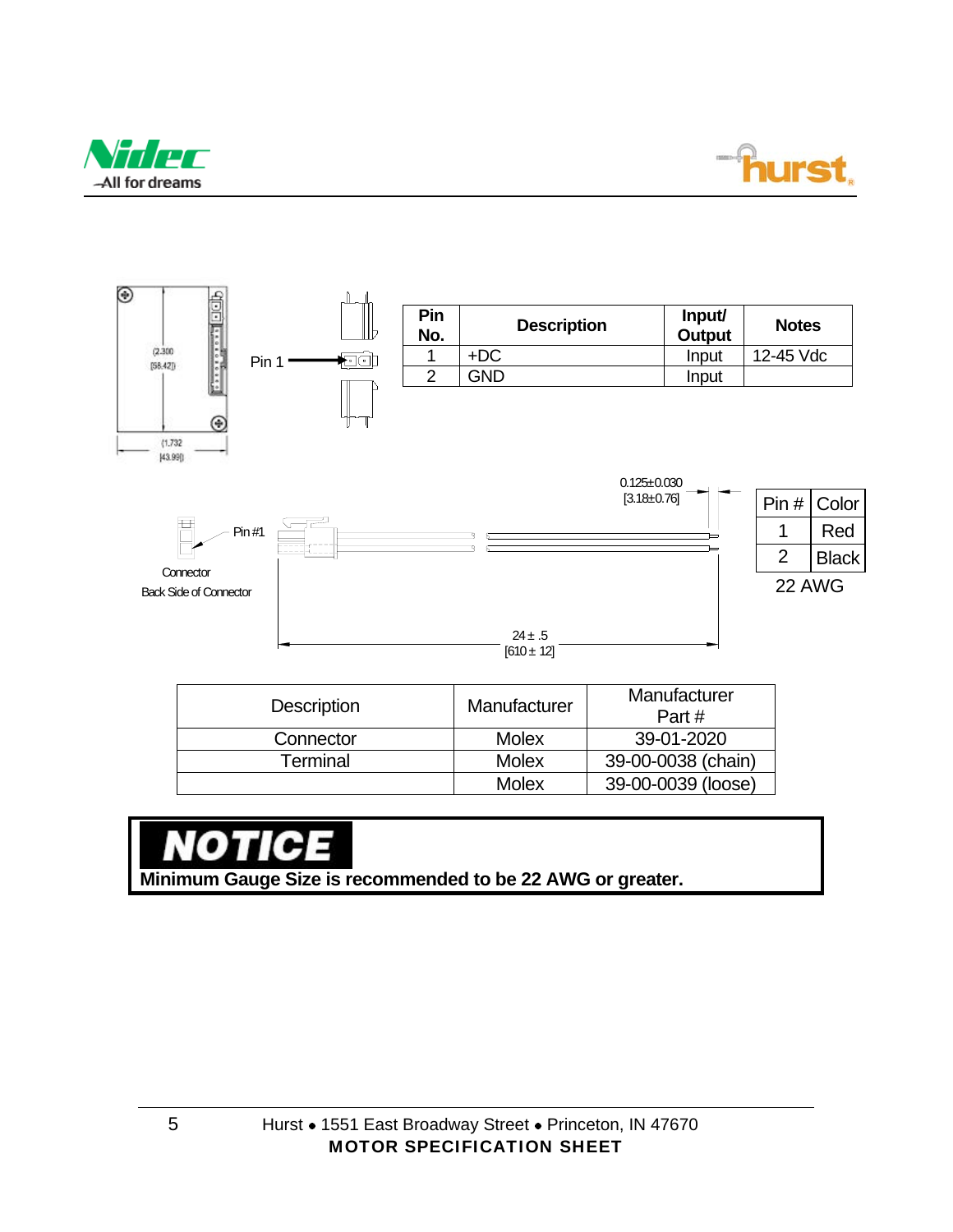



|                | ◉<br>(2.300)<br>[58.42]<br>.<br>⊛<br>(1.732)<br>43.990 |                  | Pin 1                                                                                                                                                                                                                                                                                                                                                                                    |
|----------------|--------------------------------------------------------|------------------|------------------------------------------------------------------------------------------------------------------------------------------------------------------------------------------------------------------------------------------------------------------------------------------------------------------------------------------------------------------------------------------|
| Pin<br>No.     | <b>Description</b>                                     | <b>Output</b>    | <b>Notes</b>                                                                                                                                                                                                                                                                                                                                                                             |
| 1              | Tachometer                                             | Output           | Speed Output - 15 Pulses/Revolution (PPR) for Dynamo and 9<br>PPR for HST23 at TTL Level (0 to 5 Vdc) and 50% Duty Cycle                                                                                                                                                                                                                                                                 |
| $\overline{2}$ | Speed / Torque                                         | Input            | Only used for Analog Control Method                                                                                                                                                                                                                                                                                                                                                      |
| 3              | <b>PWM</b>                                             | Input/<br>Output | Input - PWM Control Method<br>0% duty cycle minimum command<br>100% duty cycle maximum command<br>Used with Direction Input pin (Pin 7)<br>Output - Analog Control Method<br>Outputs a PWM signal that monitors the ValuDrive <sup>®</sup><br>DC input current.                                                                                                                          |
| $\overline{4}$ | <b>Encoder Channel B</b>                               | Output           | Speed and Direction Output - PPR based on customer<br>preference at TTL level; No connection if encoder not present                                                                                                                                                                                                                                                                      |
| 5              | <b>Encoder Channel A</b>                               | Output           | Speed and Direction Output - PPR based on customer<br>preference at TTL level; No connection if encoder not present                                                                                                                                                                                                                                                                      |
| 6              | <b>Direction</b>                                       | Output           | Direction Output - 5 Vdc output = clockwise lead end<br>0 Vdc output = counter-clockwise lead end<br>Can be used in conjunction with Tachometer output<br>(Pin 1) to determine speed and direction                                                                                                                                                                                       |
| 7              | Direction /<br><b>PWM &amp; Direction</b>              | Input            | Direction -<br>Clockwise Lead End = High level (5 Vdc)<br>Counter- Clockwise Lead End = Low level (GND)<br>Used in conjunction with PWM (Pin 3) and Speed/Torque (Pin 2)<br>PWM & Direction -<br>0% duty cycle maximum command in the<br>counterclockwise direction lead end<br>50% duty cycle minimum command<br>100% duty cycle maximum command in the<br>clockwise direction lead end |
| 8              | Enable                                                 | Input            | Low level signal (0 Vdc) enables drive                                                                                                                                                                                                                                                                                                                                                   |
| 9              | <b>GND</b>                                             |                  | Return path for + 5 Vdc (Pin 10)                                                                                                                                                                                                                                                                                                                                                         |
| 10             | $+5$ Vdc                                               | Input/<br>Output | Input - User supplied 5 Vdc<br>Output - Optional Integral 5 Vdc supply                                                                                                                                                                                                                                                                                                                   |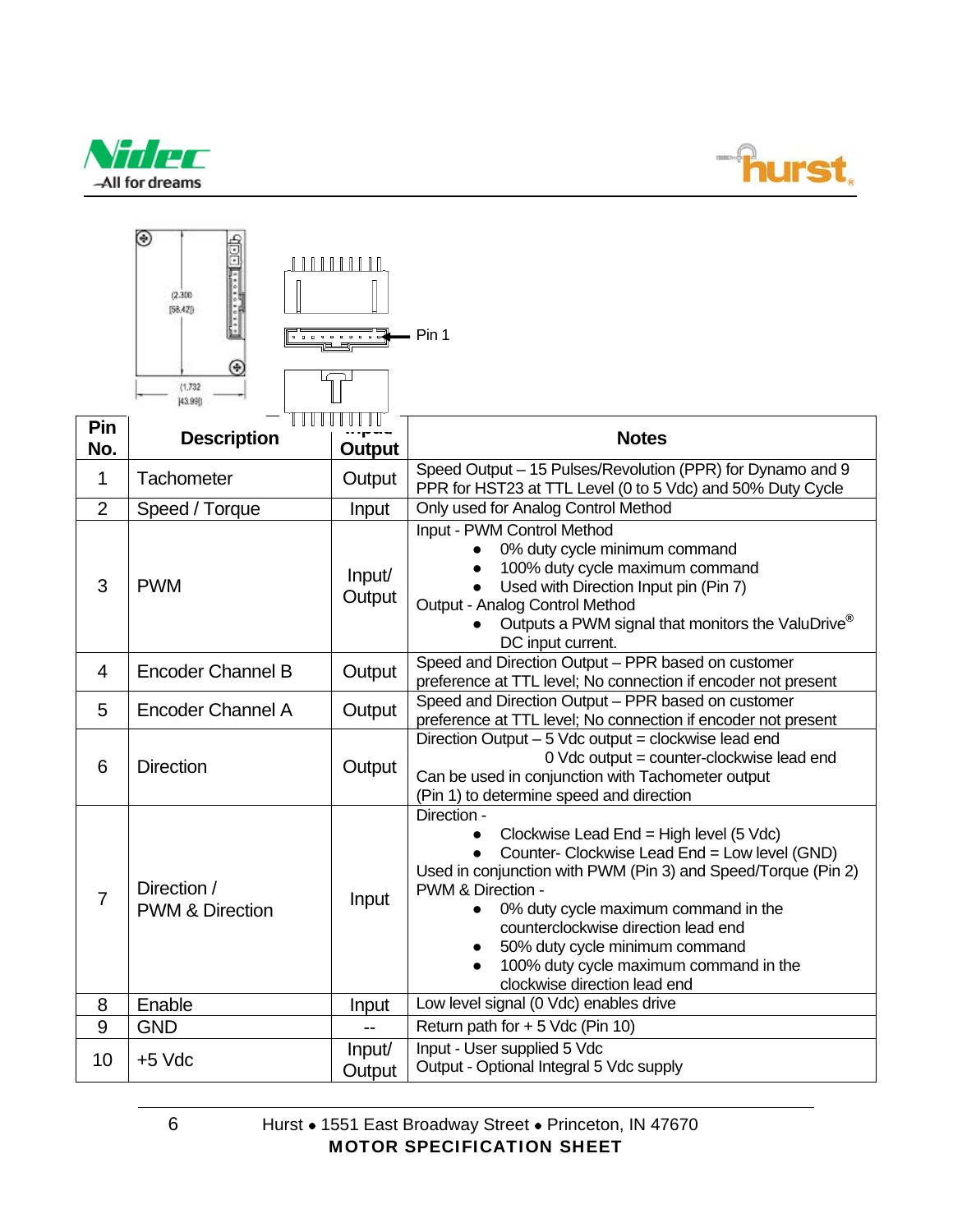





# О

**Minimum Gauge Size is recommended to be 22 AWG or greater.**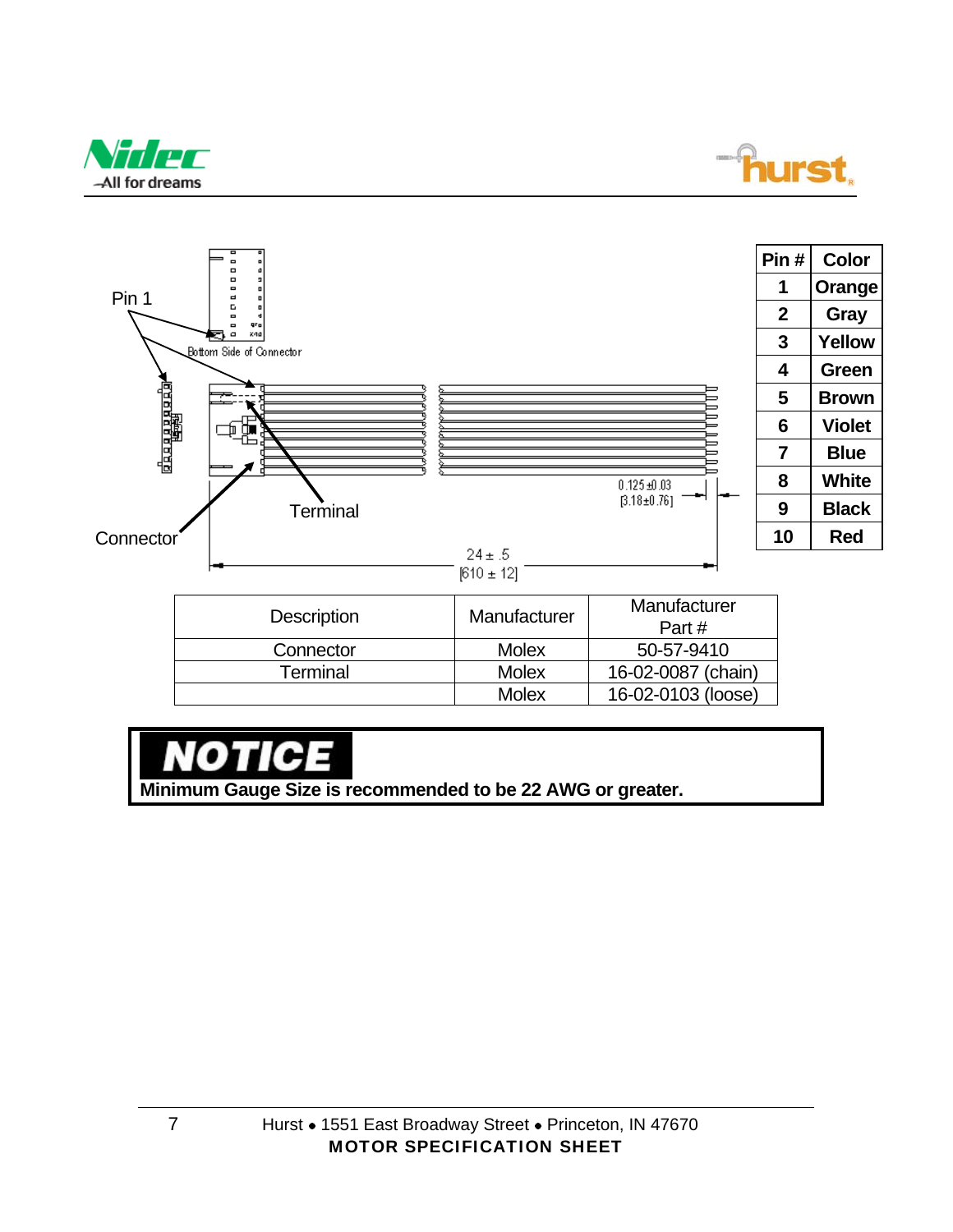



EXTERNAL CONTROL DRAWINGS

## **NEMA 23 PLANETARY GEAR MOUNTING**



| <b>HALL CONNECTIONS (P1)</b>    |                   |   | <b>MOTOR LEAD CONNECTIONS</b> |              |                    |
|---------------------------------|-------------------|---|-------------------------------|--------------|--------------------|
| PIN#                            | DESCRIPTION PIN # |   | <b>DESCRIPTION</b>            | <b>COLOR</b> | <b>DESCRIPTION</b> |
|                                 | Vs                | 5 | <b>HALL C</b>                 | <b>BLUE</b>  | PHASE A            |
| 2                               | Vs (return)       | 6 | <b>BLANK</b>                  | <b>RED</b>   | PHASE B            |
| 3                               | <b>HALL B</b>     | 7 | <b>BLANK</b>                  | <b>BLACK</b> | PHASE C            |
| 4                               | <b>HALL A</b>     | 8 | <b>BLANK</b>                  |              |                    |
| <b>ENCODER CONNECTIONS (P2)</b> |                   |   |                               |              |                    |
|                                 | $+5Vs$            | 4 | N/C                           |              | /B                 |
| 2                               | Α                 | 5 | +5Vs (return)                 | 8            | N/C                |
| 3                               | Β                 | 6 | ΙA                            |              |                    |